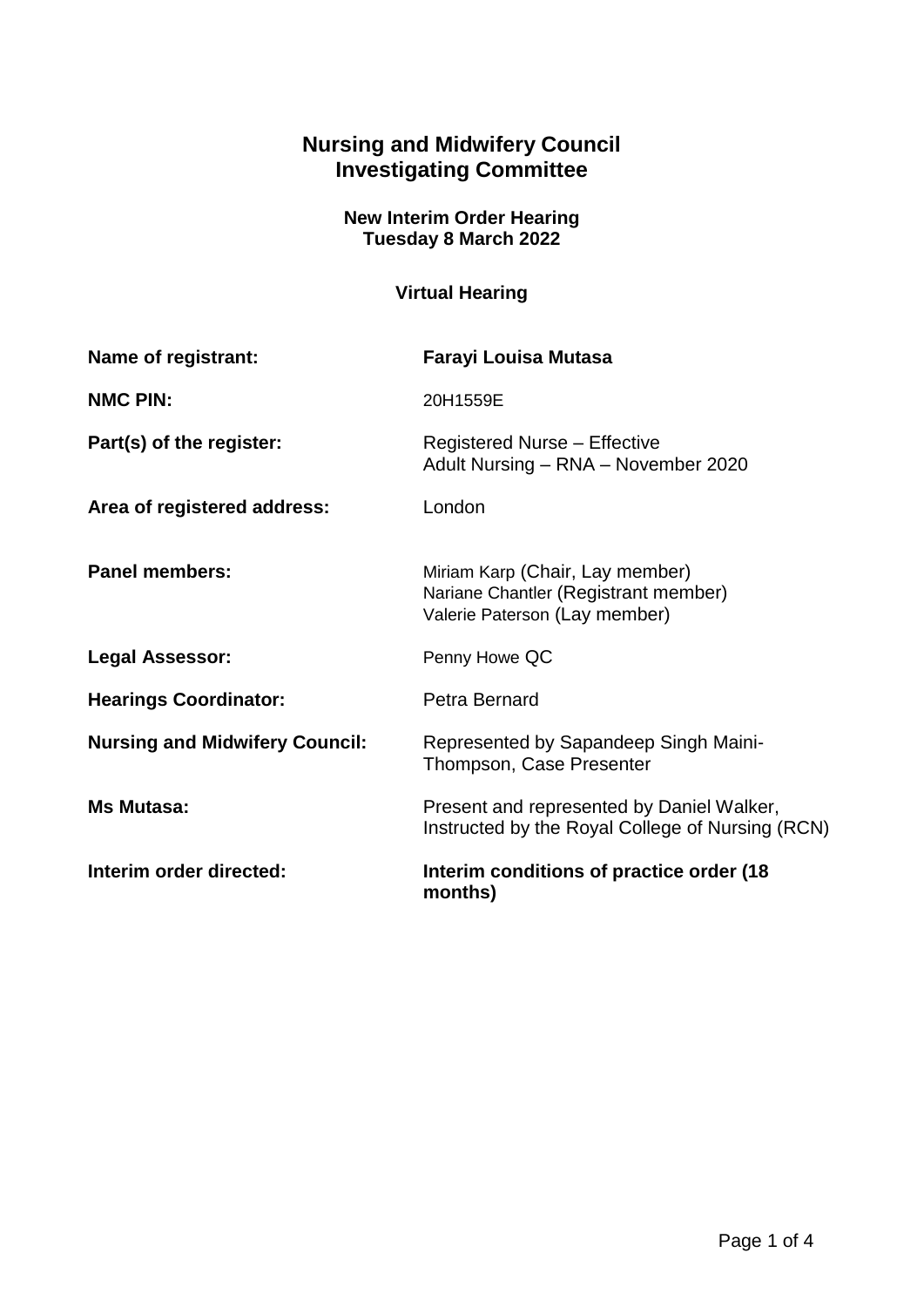## **Decision and reasons on interim order**

The panel decided to make an interim conditions of practice order for a period of 18 months.

The panel has determined that the following conditions are proportionate and appropriate:

For the purposes of these conditions, 'employment' and 'work' mean any paid or unpaid post in a nursing, midwifery, or nursing associate role. Also, 'course of study' and 'course' mean any course of educational study connected to nursing, midwifery, or nursing associates.

- 1. When working you must not be the nurse in charge and/or the sole nurse on any shift.
- 2. You must limit your working practice to one substantive employer. This must not be an agency.
- 3. You must not administer medication unless you are directly supervised by another registered nurse until you are assessed as competent to do so on three separate occasions.
- 4. You must meet with your line manager mentor or supervisor fortnightly to discuss the standard of your clinical practice and conduct, with particular reference to:
	- Prioritisation:
	- Communication with patients and colleagues;
	- Recognition and management of deteriorating patients;
	- Medicines management; and
	- Teamwork.
- 5. You must obtain a report from your line manager, mentor or supervisor commenting on the standard of your clinical practice and conduct with particular reference to: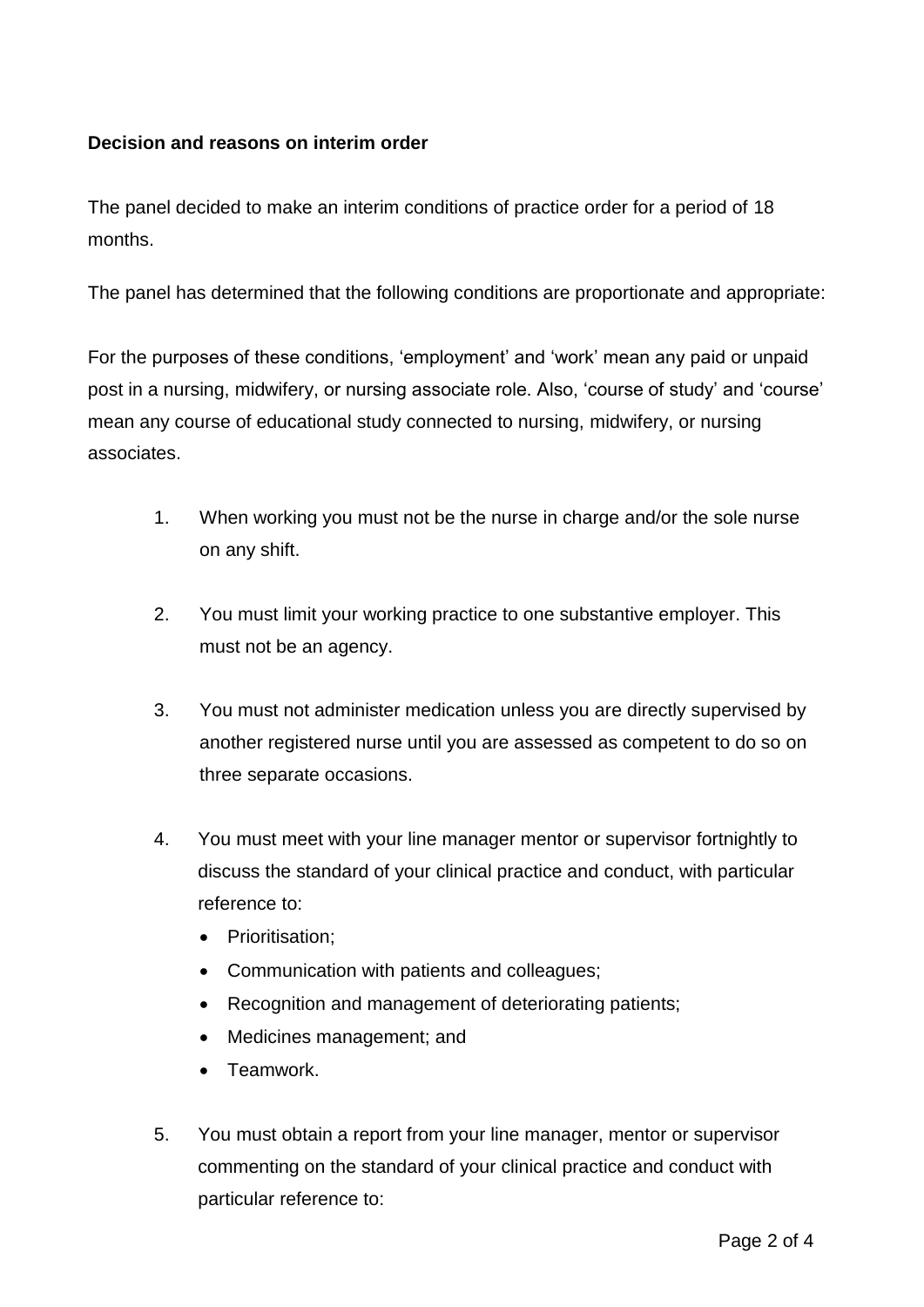- Prioritisation;
- Communication with patients and colleagues;
- Recognition and management of deteriorating patients;
- Medicines management; and
- Teamwork.

You must send this report to your case officer prior to your next review, hearing or meeting.

- 6. You must keep us informed about anywhere you are working by: a) Telling your case officer within seven days of accepting or leaving any employment. b) Giving your case officer your employer's contact details.
- 7. You must keep us informed about anywhere you are studying by:
	- a) Telling your case officer within seven days of accepting any course of study.
	- b) Giving your case officer the name and contact details of the organisation offering that course of study.
- 8. You must immediately give a copy of these conditions to:
	- a) Any organisation or person you work for.
	- b) Any employers you apply to for work (at the time of application).
	- c) Any establishment you apply to (at the time of application), or with which you are already enrolled, for a course of study.
- 9. You must tell your case officer, within seven days of your becoming aware of:
	- a) Any clinical incident you are involved in.
	- b) Any investigation started against you.
	- c) Any disciplinary proceedings taken against you.